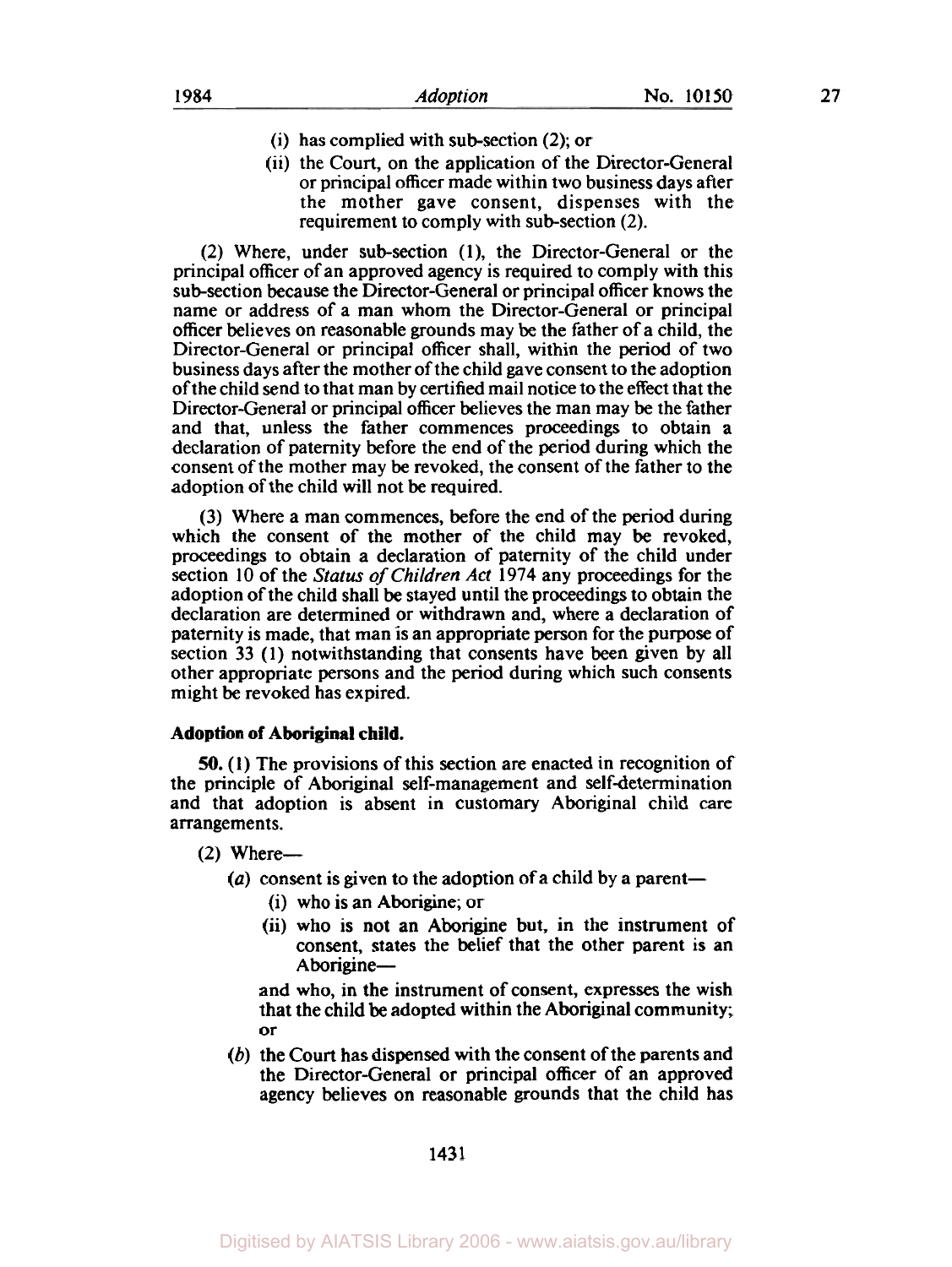been accepted by an Aboriginal community as an Aborigine and **so** informs the Court-

the Court shall not make an order for the adoption of the child unless the Court is satisfied as to the matters referred to in section 15 and, where a parent has given consent, is satisfied that the parent has received, or has in writing expressed the wish not to receive, counselling from an Aboriginal agency and—

- (c) that the proposed adoptive parents are members, or at least one of the proposed adoptive parents is a member, of the Aboriginal community to which a parent who gave consent belongs;
- **(d)** that a person of a class referred to in paragraph (c) is not reasonably available as an adoptive parent and that the proposed adoptive parents, or at least one of the proposed adoptive parents, is a member of an Aboriginal community; or
- $(e)$  that a person of a class referred to in paragraph  $(c)$  or  $(d)$  is not reasonably available as an adoptive parent and that the proposed adoptive parents are persons approved by or on behalf of the Director-General or the principal officer of an approved agency and by an Aboriginal agency as suitable persons to adopt an Aboriginal child.

(3) In this section, "Aboriginal agency" means an organization declared by Order of the Governor in Council published in the *Government Gazette* to be an Aboriginal agency in accordance with sub-section (4).

**(4)** An organization shall not be declared under subsection (3) to be an Aboriginal agency unless the Director-General is satisfied that the organization is managed by Aborigines, that its activities are carried on for the benefit of Aborigines and that it has experience in child and family welfare matters and the declaration includes a statement to that effect.

*(5)* The Governor in Council may, by Order published in the Government Gazette, revoke or vary an order made under sub-section **(3).** 

## **Order for adoption of non-citizen child.**

**51. (1)** The Court shall not make an order for the adoption of a non-citizen child unless the Court is satisfied as to the matters referred to in section **15** and is satisfied-

> *(a)* that the person, or persons, in whose favour the order is made is a person who was, or **are** persons both of whom were, approved by the Director-General or by an authorized agency as a person, or persons, suitable to adopt a non-citizen child before the child came into or was placed in the care of the person or persons; or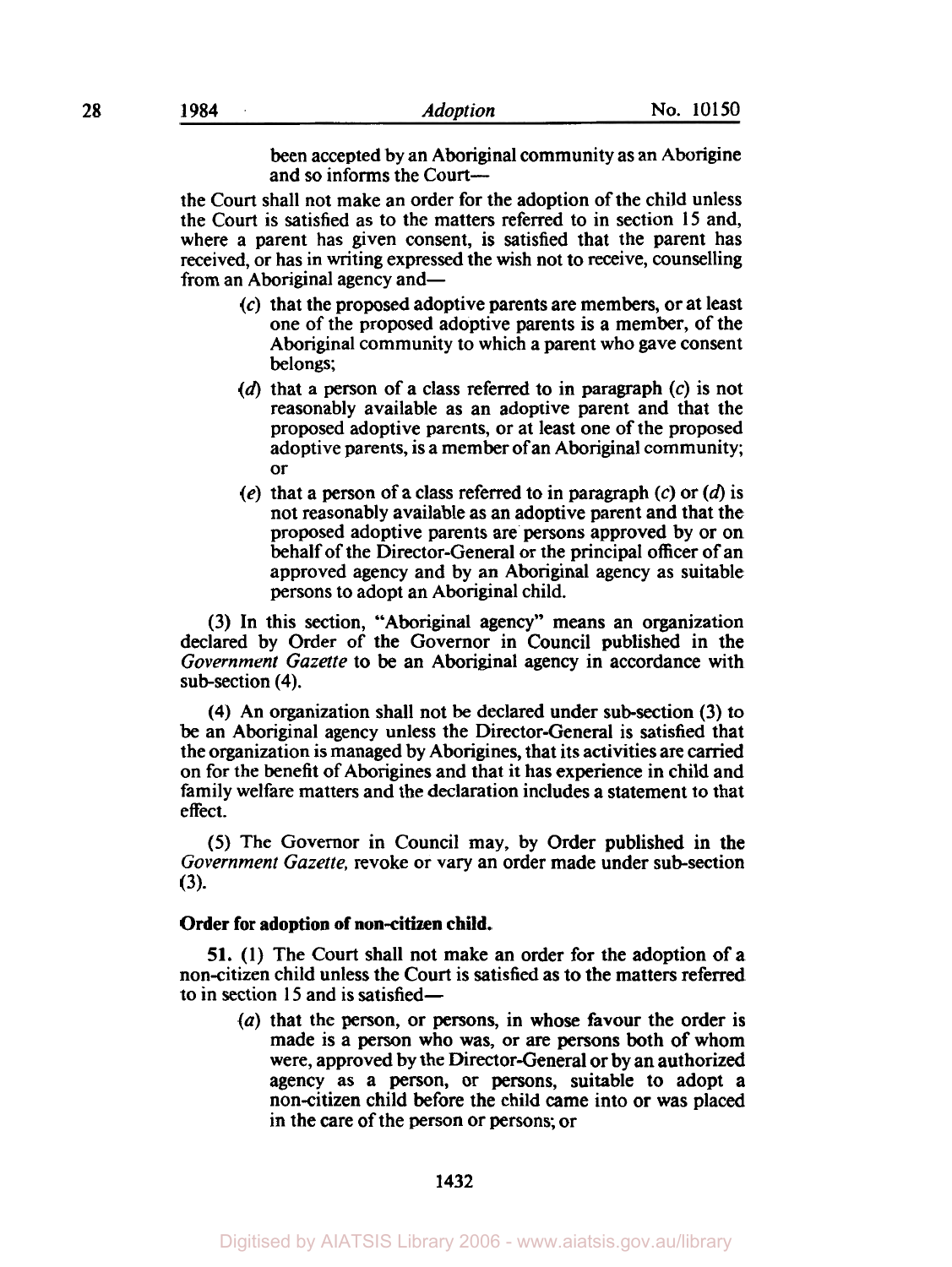- (b) that-
	- (i) the child has been in the care of the person, or persons, in whose favour the order is made for the preceding twelve months; and
	- (ii) during that period, the Director-General or an authorized agency has supervized the welfare and interests of the child.

(2) Where under this section the Director-General supervises the welfare and interests of a child in the care of a person or persons, the Director-General may require payment by that person or those persons of a fee not exceeding the amount prescribed for the purposes of this section.

(3) In this section, "authorized agency" means an approved agency that is authorized by the Director-General under section 23 to make arrangements with prescribed persons or prescribed organizations in places outside Australia for the adoption in Victoria of non-citizen children.

# **PART III.-ADOPTION ORDERS UNDER THIS ACT**

# **Division 1-General**

## **Certificate of adoption.**

**52.** Where the Court makes an order for the adoption of a child, the Court shall issue to the person or persons in whose favour the order is made a certificate stating the date on which the order was made, the name of the adoptive parent or adoptive parents, the name that, under the order, is the name of the child, the place of birth of the child and such other matters as the Court determines.

# **Division 2-Effect of Adoption Orders**

#### **General effect of adoption orders.**

**53.** (1) Subject to this Act and to the provisions of any other Act that expressly distinguishes in any way between adopted children and children other than adopted children, upon the making of an adoption order-**No. 7147. s. 32.** 

- *(a)* the adopted child shall be treated in law as a child of the adoptive parent or adoptive parents, and the adoptive parent or adoptive parents shall be treated in law as the parent or parents of the child, as if the child had been **born** to the adoptive parent or, where the adoptive parents are persons who are married to each other, to the adoptive parents or, where the adoptive parents are not married to each other, to each of the adoptive parents in lawful wedlock;
- *(6)* the adopted child shall be treated in law as if the adopted child were not a child of any person who was a parent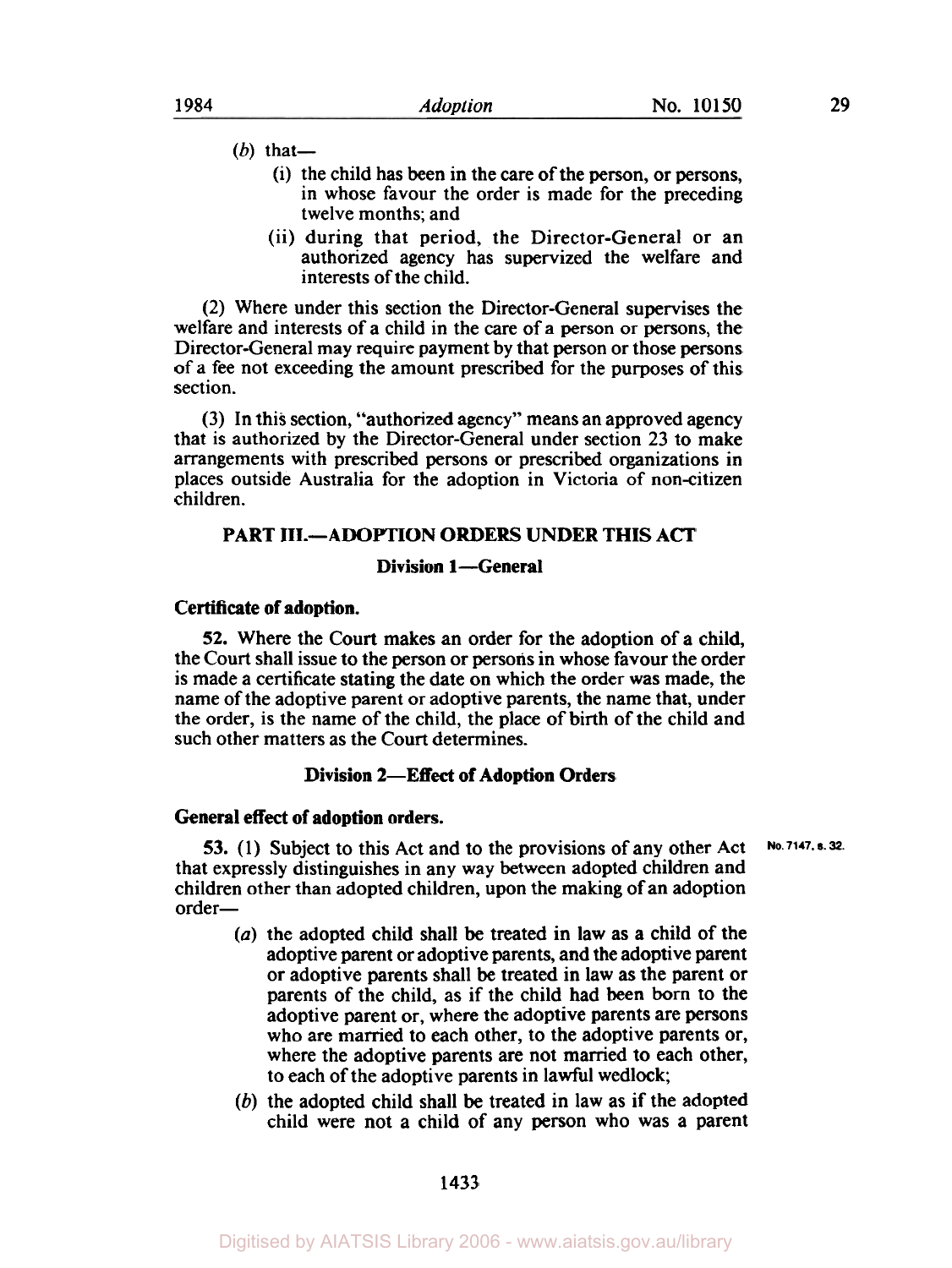(whether natural or adoptive) of the child before the making of the adoption order, and any such person shall be treated in law as if the person were not a parent of the child;

- **(c)** the relationship to one another of all persons (including the adopted child and an adoptive parent or former parent of the adopted child) shall be determined on the basis of the foregoing provisions of this subsection *so* far as they are relevant;
- **(d)** any guardianship of the adopted child **ceases** to have effect; and
- *(e)* any previous adoption of the child (whether effected under the law of Victoria or otherwise) ceases to have effect.

(2) Notwithstanding subsection **(1),** for the purposes of any law relating to a sexual offence, being a law for the purposes of which the relationship between persons is relevant, **an** adoption order, or the discharge of an adoption order, does not cause the cessation of any relationship that would have existed if the adoption order, or the discharging order, as the *case* may be, had not been made, and any such relationship shall be deemed to exist in addition to any relationship that exists by virtue of the application of that sub-section in relation to that adoption order or by virtue of the discharge of that adoption order.

## **Effect of orders as regards dispositions of property, &c.**

**No. 7147. S. 33.** 

*54.* **(1)** The provisions of section **53 (1)** have effect in relation to dispositions of property, whether by will or otherwise, and whether made before or after the commencement of the *Adoption of Children Act* 1964, except that-

- *(a)* those provisions do not affect a disposition of property by a person who, or by persons any of whom, died before the commencement of that Act; and
- (b) those provisions do not affect a disposition of property that took effect in possession before the commencement of that Act.

(2) The provisions of section **53 (1)** do not apply in relation to an agreement or instrument (not being a disposition of property) made or executed before the Commencement of the *Adoption* of *Children Act*  **1964.** 

- $(3)$  Where--
	- *(a)* before the commencement of the *Adoption* of *Children Act*  **1964,** a person made, **by** an instrument other than a will, a disposition of property;
	- (b) the disposition had not taken effect in possession before the commencement of that Act; and

**1434**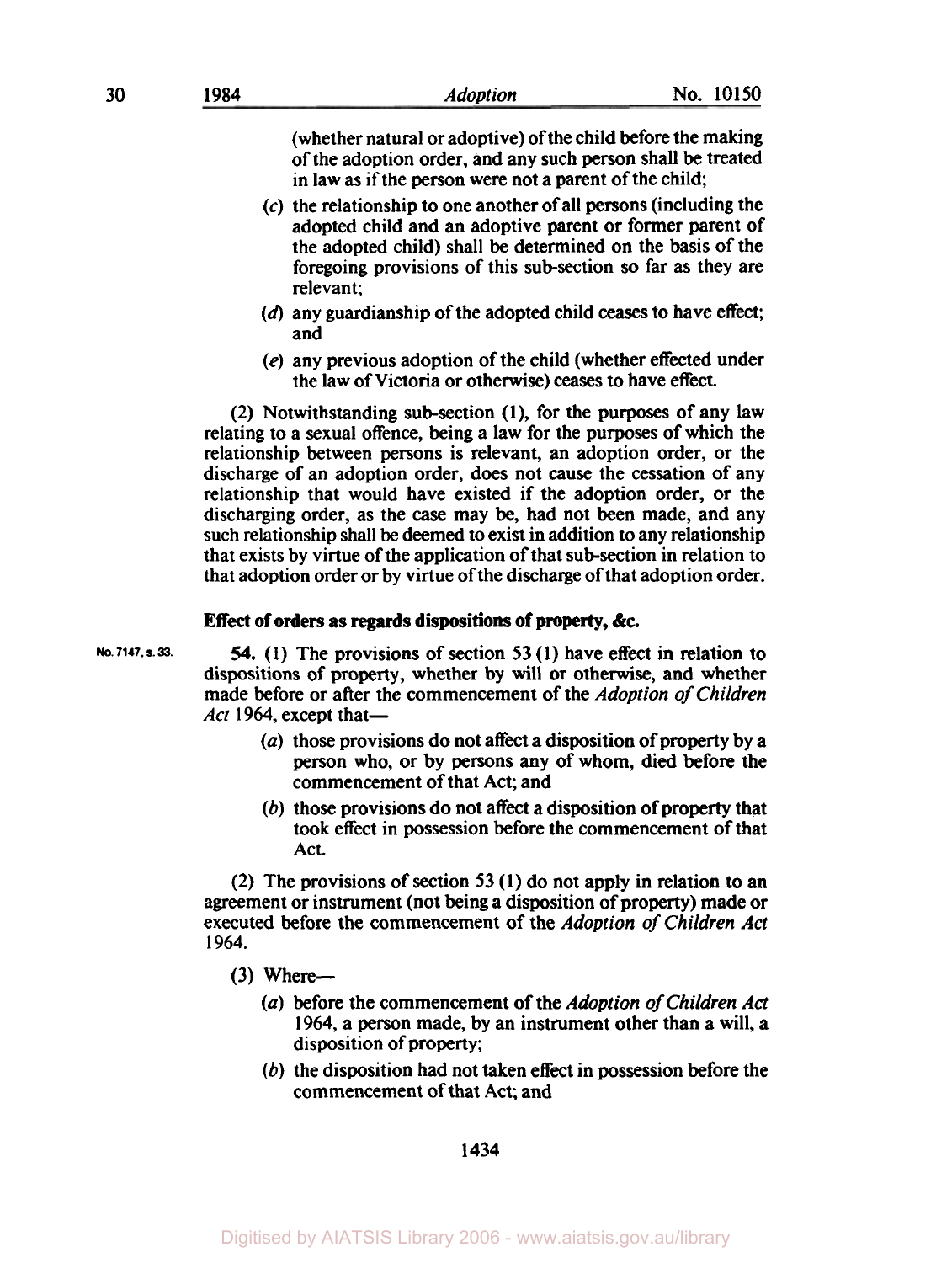**(c)** it did not appear from the instrument that it was the intention of that person to include adopted children as objects of the disposition-

that person may, notwithstanding that the instrument could not, apart from this subsection or a corresponding previous enactment, be revoked or varied, by a like instrument vary the first-mentioned instrument to exclude adopted children (whether adopted under this Act or otherwise) from participation in any right, benefit or privilege under the instrument.

(4) In relation to a disposition of property by a person who, or by persons any of whom, died before the commencement of the Adoption *of* Children Act 1964 an adoption order made under that Act or this Act shall have effect as if neither that Act nor this Act had been passed.

**(5)** Nothing in section **53** or in this section affects the operation of any provision in a will or other instrument (whether made or coming into operation before or after the commencement of this Act) that expressly distinguishes a beneficiary or class of beneficiaries from another beneficiary or class.

#### **Bequest by will to unascertained adopted person.**

section-**55.** (1) Where, under a will made after the commencement of this

- (a) a disposition of property, or of an interest in property, is expressed to be made by the testator to a person who is not named but who is described as a child of the testator or of **a**  spouse, parent, child, brother or sister of the testator, being a person who was adopted by another person; and
- (b) the personal representatives of the testator are unable to ascertain the name and address of the adopted person-

the personal representatives shall give to the Public Trustee **a** copy of the will and a statement that they are unable to ascertain the name and address of the adopted person.

(2) Where the Public Trustee is given a copy of a will under sub-section (l), the Public Trustee shall, by notice in writing given to the Director-General, request the Director-General to make arrangements for ascertaining and giving to the Public Trustee the name and address of the adopted person.

**(3)** Where the Director-General receives a request under sub-section (2), the Director-General shall cause such reasonable enquiries to be made of records in possession of the Director-General as will show the name and enable the address or, if the adopted person has died, the date of the death, of the adopted person to be ascertained or, if it appears that the information cannot be obtained from enquiries of those records, **seek** to obtain the information from enquiries of an approved agency or other body or person.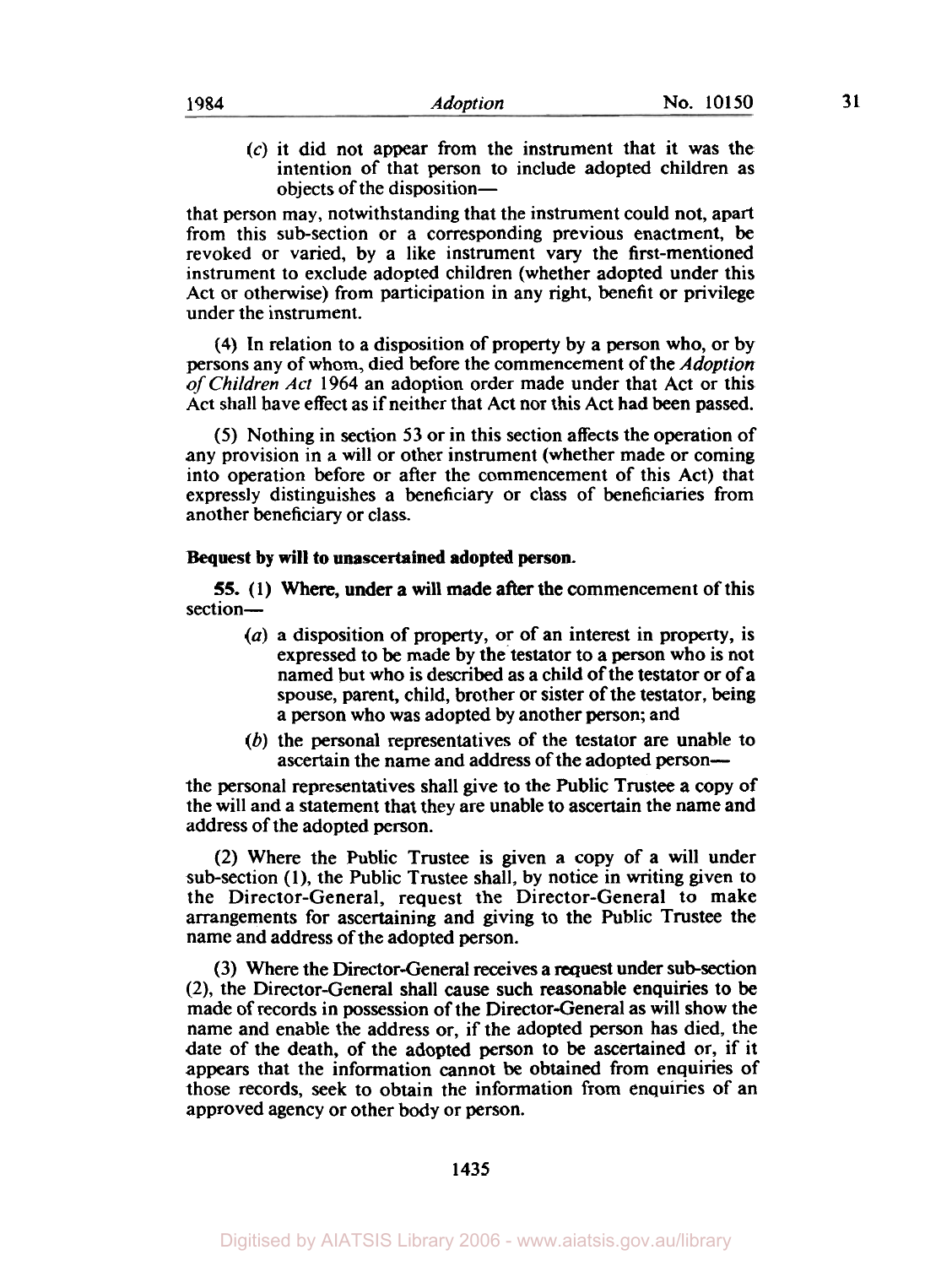(4) If the Director-General ascertains the name of the adopted person the Director-General shall take such steps as are necessary to ascertain the address or, if the adopted person has died, the date of death, of the adopted person and shall inform the Public Trustee of that name and address or date.

*(5)* If the Director-General is unable to ascertain the name of the adopted person the Director-General shall *so* inform the Public Trustee.

(6) Where the adopted person cannot **be** found, the property, or interest in property to which, under the will, the adopted person was entitled, belongs to the Crown as *bona vacantia.* 

**(7)** After receiving information from the Director-General, the Public Trustee shall give notice in writing to the personal representatives of the testator stating whether or not the name and address of the adopted person has been ascertained or, if the adopted person has died, the date of death of the adopted person.

(8) Where the Public Trustee-

- *(a)* is, by reason of subsection **(9),** to **be** deemed to **be** a trustee for an adopted person, who is **a** beneficiary under a will; and
- *(b)* gives to the personal representatives of the testator under that will a statement in writing to the effect that the adopted person has disclaimed the property, or interest in property to which the adopted person was entitled under that will-

that statement is, for the purposes of the administration of the estate by the personal representatives, conclusive evidence that the adopted person has disclaimed the property or interest in the property.

(9) Unless the adopted person predeceased the testator or, for any other reason **known** to the personal representatives, is not entitled to an interest under the will, the Public Trustee shall **be** deemed to be a trustee for the adopted person upon the trusts set out in or arising under the will and, if the personal representatives transfer the property or interest in the property to the Public Trustee as trustee for the adopted person, the personal representatives shall **be** deemed to have transferred the property or interest to the adopted person.

#### **Names of adopted child.**

- **No. 7147, a. 34.** *56.* (1) Upon the making of an adoption order-
	- (a) the surname of the adopted child shall be-
		- (i) where there is one adoptive parent, the surname of the adoptive parent;
		- (ii) where there are two adoptive parents who have the same surname, that surname; or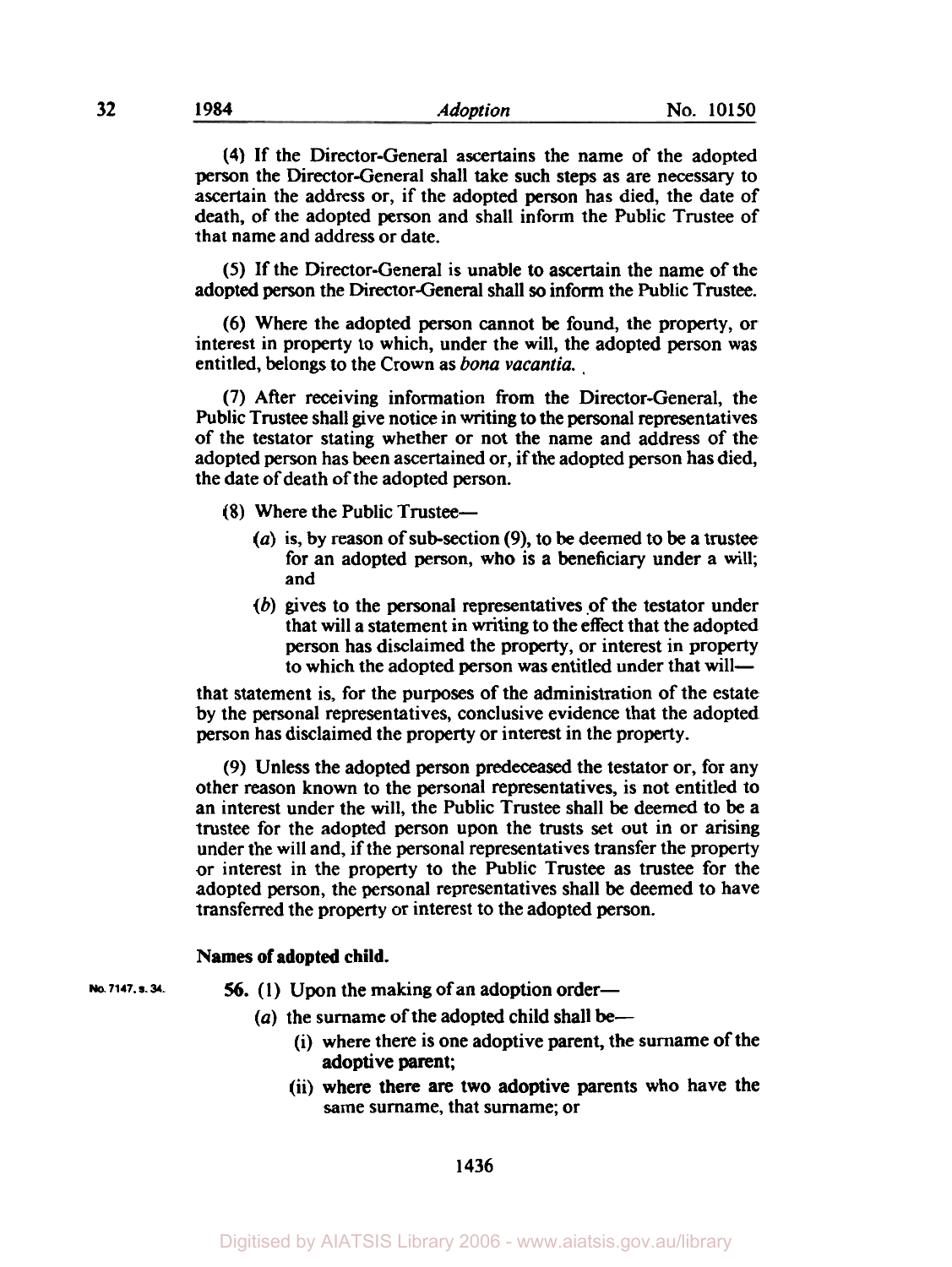(iii) where there **are** two adoptive parents who have different surnames, one of those surnames-

where that surname was specified in the application for the adoption order as the proposed surname of the child and is approved by the Court or such other surname as the Court approves in the adoption order; and

(b) the forename or forenames of the adopted child shall be such name or names as the Court, in the adoption order, approves on the application of the adoptive parent or adoptive parents.

(2) The Court shall not approve a name as a surname or forename of a child unless the Court is satisfied that **so** far as practicable, the wishes and feelings of the child have been ascertained and due consideration given to them, having regard to the age and understanding of the child.

**(3)** Nothing in this section prevents the changing of any name of an adopted child, after the making of the adoption order, in accordance with any other Act or law.

#### **Effect of order on domicile.**

**57.** The domicile of an adopted child shall be determined in **No. 7147. s. 35.**  accordance with the *Domicile Act* **1978.** 

### **Adoption order not to** *affect* **the distribution of property by trustees or personal representatives unless notice given.**

**58. (1)** Notwithstanding any other provisions of this Act, trustees or personal representatives may, subject to this section, convey, transfer or distribute real or personal property to or among the persons appearing to be entitled to the property without having ascertained whether or not an adoption has been effected by virtue of which a person is or is not entitled to an interest in the property. **No. 7147. s. 38.** 

(2) A trustee or personal representative conveying, transferring or distributing real or personal property in the manner referred to in subsection **(1)** shall not be liable to a person claiming directly or indirectly by virtue of an adoption unless the trustee or personal representative has notice of the claim before the time of the conveyance, transfer or distribution.

(3) Nothing in this section prejudices the right of a person to follow property into the hands of a person, other than a purchaser for value, who has received it.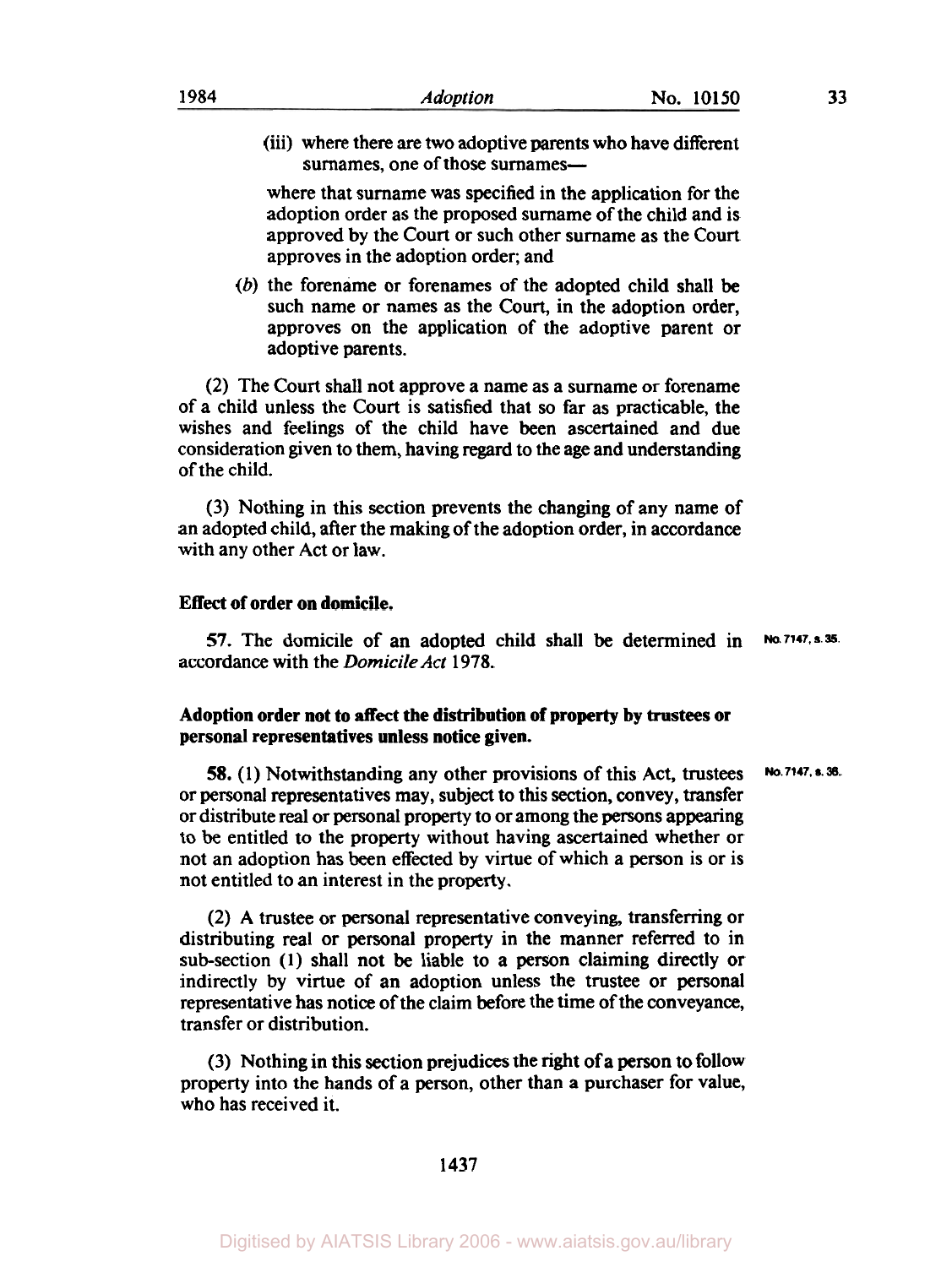## **Division 3 - Adoption Orders Subject to Conditions**

#### **Certain adoption orders subject to condition.**

*59.* **(1)** Where the consent of a parent to the adoption of an Aboriginal child was given subject to a condition in accordance with section **37,** the adoption order may, subject to and in accordance with consents given to the adoption, be made subject to a condition that a parent or the parents, relatives of the child and members of the Aboriginal community to which the child belongs have such right to have access to the child as is specified in the order.

- (2) Where the Court is satisfied-
	- (a) that circumstances exist which make it desirable **so** to do, whether by reason of the age of the child or otherwise; and
	- *(6)* that the parent or parents and the adoptive parent or adoptive parents have, after consent to the adoption was given, agreed that the adoption order should be made subject to certain conditions-

the adoption order may be made subject to either or both of the following conditions:

- *(c)* **A** condition that a parent or both parents or such other relatives of the child as are specified in the order or both the parent or parents and relatives **so** specified have such right to have access to the child as is specified in the order;
- (d) A condition that the adoptive parent or adoptive parents of the child provide information about the child to the Director-General or principal officer of an approved agency to **be** given to the parent or parents at such periods and in accordance with such terms as are specified in the order.

#### **Variation, &c., of condition.**

**60. (1)** Where the Court is satisfied that it is in the best interests of the welfare of an adopted child that a condition referred to in section 59 to which the adoption order is subject be varied or revoked, the Court shall, on application by an adoptive parent of the adopted child, a parent who gave consent to the adoption of the child or by or on behalf of the adopted child, by order vary or revoke the condition.

(2) An application under subsection **(1)** shall be accompanied by a report from an approved counsellor.

**(3)** A variation of a condition shall not be made **so** as to grant to a person greater rights of access to an adopted child unless the adoptive parent or, where there are two adoptive parents, both adoptive parents agree and the Court is satisfied that **so** far as practicable, the wishes and feelings of the child have been ascertained and due consideration given to them having regard to the age and understanding of the child.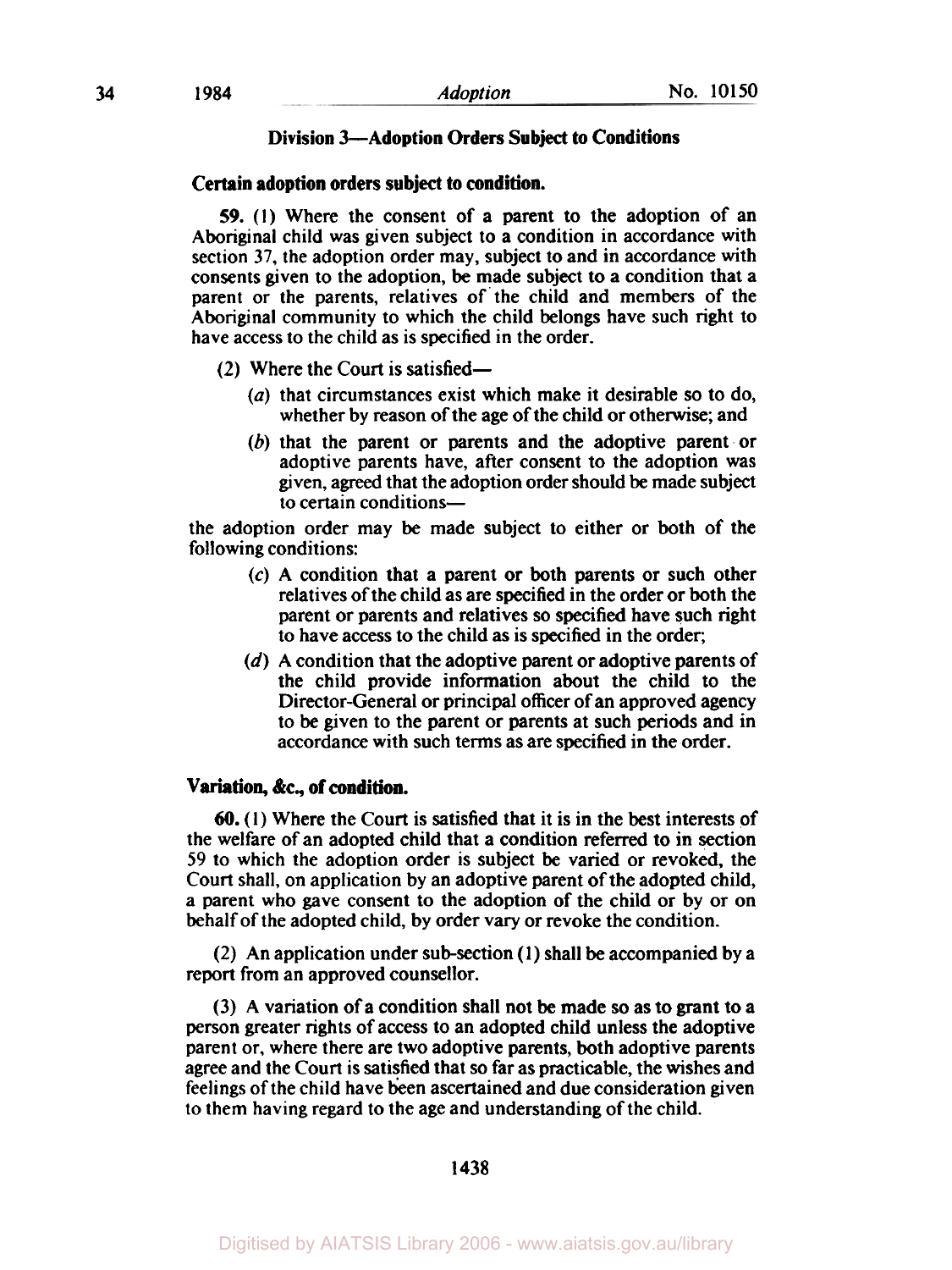## **Cessation of condition.**

to in section 59– **61.** An adoption order ceases to be subject to a condition referred

*(a)* when the condition is revoked; or

 $(b)$  when the adopted child attains the age of eighteen years whichever first occurs.

# **Division 4-Interim Orders**

## **Making of interim orders.**

**62. (1)** Upon an application to the Court for an order for the adoption of **a** child, the Court may postpone the determination of the application and make an interim order for the custody of the child in favour of the applicants. **No. 7147.s .37.** 

(2) An interim order may be subject to such terms and conditions relating to the maintenance, education and welfare **of,** and access to, the child as the Court thinks fit.

(3) The Court shall not make an interim order in **respect** of a child in favour of any person unless the Court could lawfully make an order for the adoption of that child by that person.

**(4)** While an interim order remains in force in respect of a child, the person in whose favour the order is made is entitled to the care and custody of the child.

# **Duration of interim orders.**

**63. (1)** Subject to this Division, an interim order remains in force **No. 7147. s.38.**  for such period, not exceeding one year, as the Court specifies in the order and for such further periods, if any, as the Court may from time to time order.

(2) An interim order shall not be in force for periods exceeding in the aggregate two years.

# **Discharge of interim orders.**

**64. (1)** The Court may, at any time, make an order discharging an interim order made under this Division or an interim order made under any corresponding previous enactment, and may make such order for the care and control of the child as it thinks fit. **No. 7147. s.39.** 

(2) **An** interim order shall *cease* to have **effect** upon the making of an order for the adoption of the child, whether made in Victoria or in another State or in a Territory.